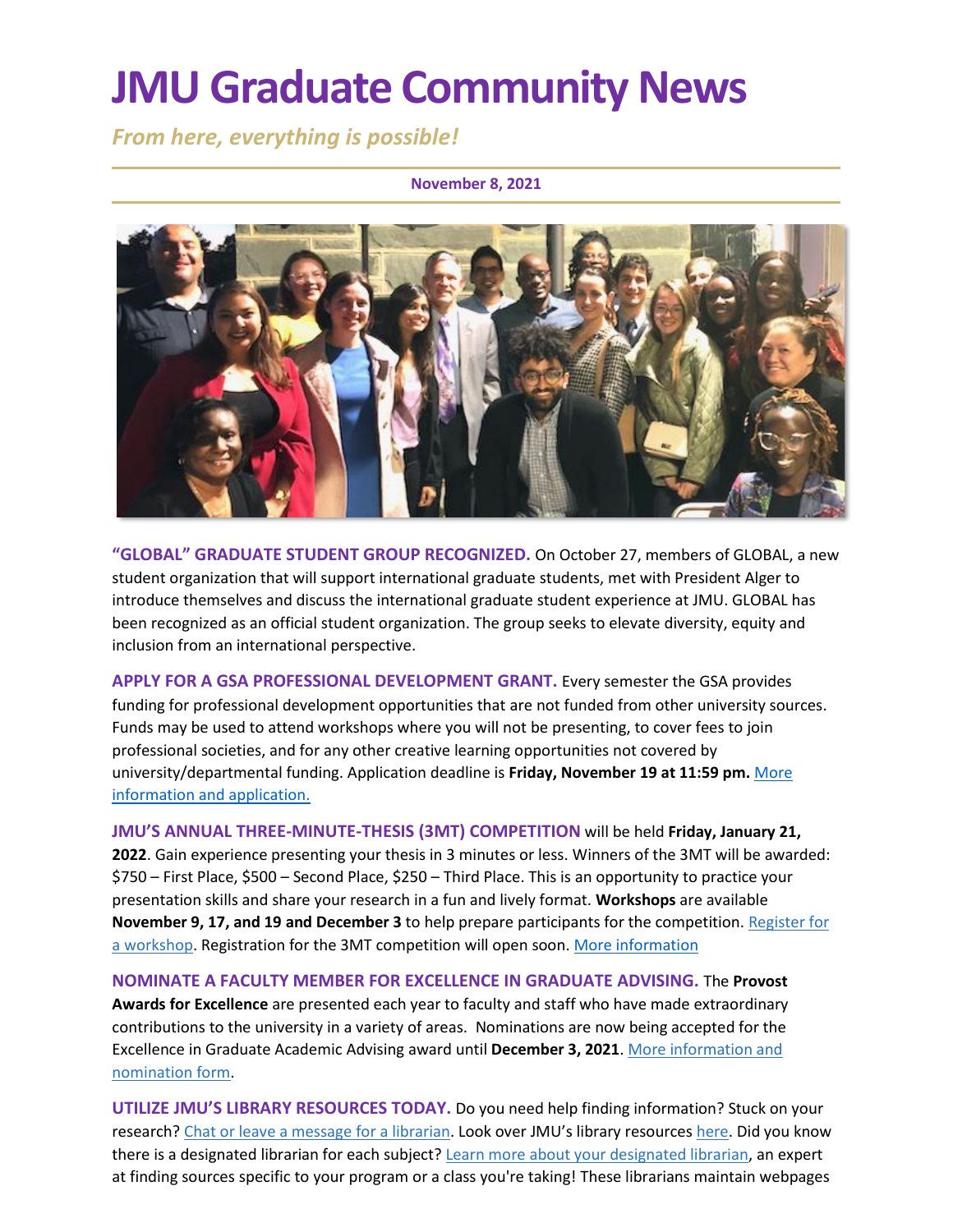that can help you find the resources needed for [research in your discipline.](https://guides.lib.jmu.edu/researchguides) JMU Libraries also offers thousands o[f streaming videos.](https://guides.lib.jmu.edu/az.php?t=24588&utm_source=staff-monthly&utm_medium=email&utm_campaign=2021_01_06&utm_content=text_additional-streaming-video-resources)

**JOIN THE LIBRARY'S STUDENT ADVISORY BOARD.** Do you like sharing your ideas and opinions? JMU Libraries wants to hear them! Minimal time commitment, lots of snacks. (We are looking for graduate students to join our Student Advisory Board! Emai[l libraries@jmu.edu](mailto:libraries@jmu.edu) or visit the Libraries website t[o learn more.](https://www.lib.jmu.edu/join-the-libraries-student-advisory-board/))

**GET HELP CREATING YOUR RESUME, PREPARING FOR INTERVIEWS, SEARCHING FOR A JOB OR INTERNSHIP.** For career assistance graduate students are encouraged to contact Alyssa Hawley, JMU Career Advisor a[t adamsar@jmu.edu.](mailto:adamsar@jmu.edu) Make an appointment throug[h handshake](https://www.jmu.edu/career/handshake/index.shtml) or check out everything our Career Center offers at [jmu.edu/career.](https://www.jmu.edu/career/index.shtml)

**MADISON CARES** is a centralized program for students, parents and community members to consult when you have a concern about the social, emotional, academic or mental-health of a JMU student. A Care Referral can be submitted [here.](https://jmu-advocate.symplicity.com/care_report/index.php/pid970580?) MADISON CARES will respond and address concerns by providing outreach, resources and direct support. More information can be found [here.](https://www.jmu.edu/studentaffairs/departments/deanofstudents/madisoncares/index.shtml)

**LAUNCH OF "THE PANTRY AT JMU" APP!** This app will allow students to place grocery orders for food and basic hygiene items at the JMU Pantry. Students can view all inventory, reserve items, choose a date/time to pick-up items at The Pantry or curbside. Orders can be placed anonymously. Read more and get direct links a[t The Pantry website.](https://info.jmu.edu/ocl/pop-up-pantry/)

**NEED A QUIET SPACE TO STUDY, CONDUCT RESEARCH OR WRITE?** The Graduate Student Professional Development Center (Grad Lounge) is a space dedicated solely to graduate students. This large room is located on the 4<sup>th</sup> floor of Madison Hall. Madison Hall is open 8:00 am  $-$  5:00 pm daily and graduate students may request evening and weekend access by submitting a form to the Graduate School office. Forms are available in the Grad Lounge and in the Graduate School office (4<sup>th</sup> floor of Madison Hall, suite 4050). Fill out thi[s form](https://docs.google.com/forms/d/1h2_NYsip6Pru9uglc526Xk2o7gOOrD63dKPoGIVJEg4/edit?usp=sharing) for access. Please allow 2 business days for processing. You will receive an email confirmation when access is granted.

**MADISON MAGAZINE.** This Fall issue celebrates JMU women who are leading the charge – on the field, in the classroom, in their communities and around the world. [Read Madison Magazine](https://www.jmu.edu/madisonmagazine/index.shtml)

**JMU X-LABS** is a cutting-edge lab designed to teach innovation with intention and nurture a culture of creativity among our student body, with an interdisciplinary space for all majors and programs. X-LABS provides open lab hours for JMU students, faculty and staff to utilize the equipment with help from onhand staff. They also offer Pop-Up LABS, fun non-credit workshops. Create and bring home a finished project. Se[e JMU X-LABS hours and Pop-Up Lab schedule.](https://jmuxlabs.org/open-lab/)

**THRIVE** is a Graduate-School-supported student organization that serves graduate students as they work toward their higher-level degrees. THRIVE seeks to build an inclusive graduate student community, define and support affinity groups and create networking among our graduate students. Their current Affinity Groups include individuals who identify as: African American/Black, International Students, LGBTQ+, Hispanic American, Asian American. Participate or become a leader for one of THRIVE's affinity groups. Contact [thrive@jmu.edu.](mailto:thrive@jmu.edu)

**MULTILINGUAL STUDENT SERVICES** can connect students with one-on-one support. They offer tutoring, thesis services and faculty consultations. They help students start, work on, or review assignments. Available to students from all disciplines and at all academic levels. Seek answers to questions about JMU's academic culture, share concerns, and discuss your ideas. [More Information.](https://www.jmu.edu/learning/multilingual-services/) Contact [Kristen Shrewsbury](mailto:shrewskm@jmu.edu) with questions.

**GRADUATE ASSISTANTSHIPS.** Seven positions are currently posted at [JMU Joblink.](https://joblink.jmu.edu/)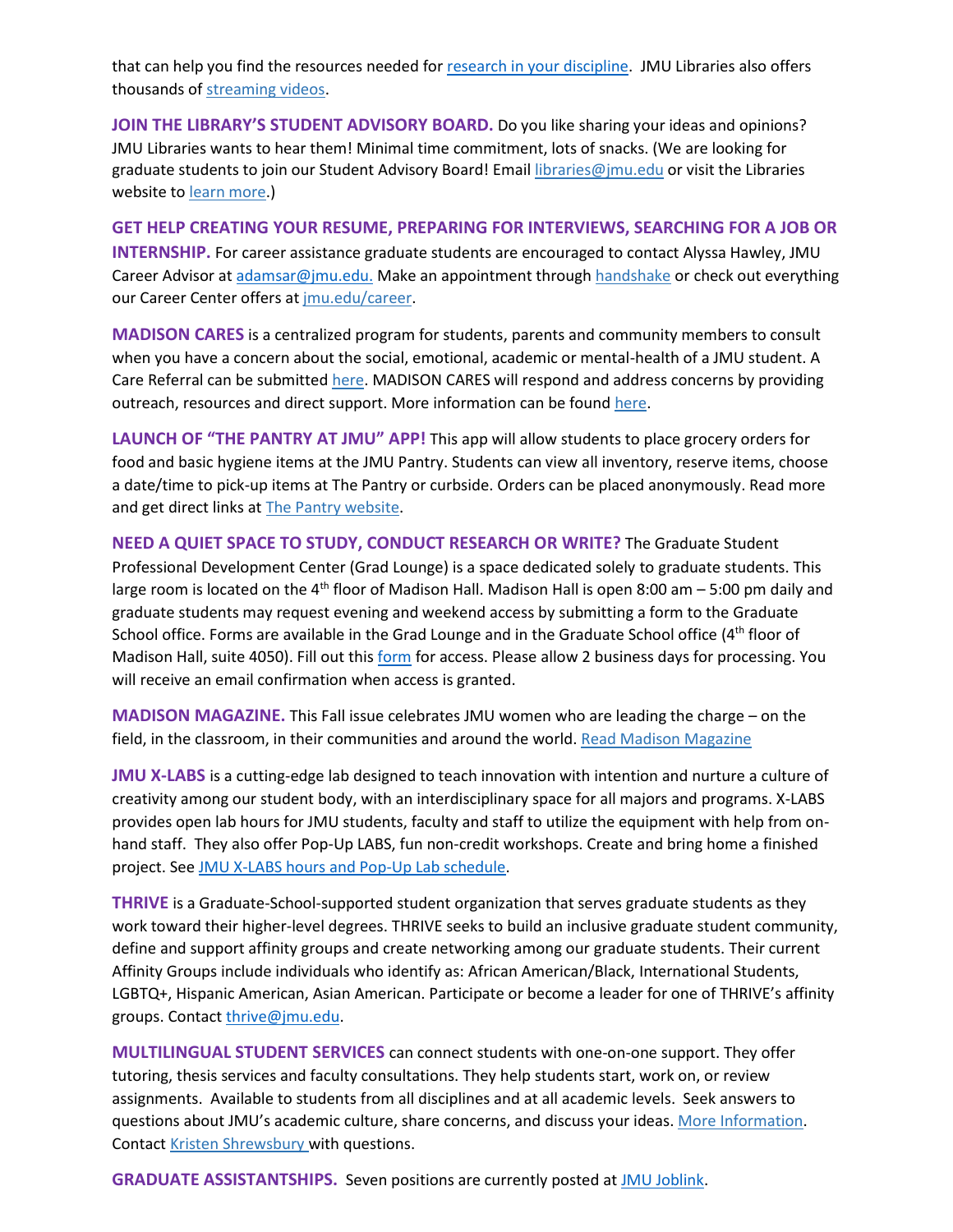**COVID-19.** To protect our community, JMU has [vaccination requirements,](https://www.jmu.edu/stop-the-spread/students/covid-vaccine-faq.shtml) [vaccine-status-reporting](https://www.jmu.edu/stop-the-spread/students/covid-vaccine-faq.shtml#Set-2-A)  [requirements,](https://www.jmu.edu/stop-the-spread/students/covid-vaccine-faq.shtml#Set-2-A) and [mask-wearing expectations.](https://www.jmu.edu/stop-the-spread/students/student-mask-faqs.shtml) Please help us keep our community safe[. More](https://www.jmu.edu/stop-the-spread/index.shtml)  [information](https://www.jmu.edu/stop-the-spread/index.shtml) 

### **Upcoming Events**

**WOMEN'S HEALTH AND WELLNESS PROGRAM – BENEFITS OF A PLANT-BASED DIET** Free to participants[. Registration required.](https://jmu-edu.zoom.us/meeting/register/tZcodeuqrj8pHtx8NHClKpJkkYwFY7X9_nA5) **November 8, 12:00 – 1:00 pm** via Zoom. Presented by Jeremy Akers, PhD, RDN. Email [morrisonbrucecenter@jmu.edu](https://exchange.jmu.edu/owa/morrisonbrucecenter@jmu.edu/14.3.248.2/scripts/premium/redir.aspx?SURL=WDKZconeMRRfyEDPus5kqzl-OJxgMELkh7PvDFtUbjxpwij7Z8jSCG0AYQBpAGwAdABvADoAbQBvAHIAcgBpAHMAbwBuAGIAcgB1AGMAZQBjAGUAbgB0AGUAcgBAAGoAbQB1AC4AZQBkAHUA&URL=mailto%3amorrisonbrucecenter%40jmu.edu) or call 540-568-4348 with questions.

**CAN WE SAVE THE CHESAPEAKE BAY?** The restoration of the Bay is the biggest experiment in cooperative federalism in the country, driven by the biggest total maximum daily load (TMDL) ever issued under the Clean Water Act. Our panel, all participants in the restoration, will discuss the pollution problems, the collaborative response, the challenges and how they are being addressed. Come join us for a discussion on **November 8, 3:00-4:30 pm**[. Must RSVP here.](https://www.epaalumni.com/academy)

**FORBES CENTER PERFORMANCES** are in person and taking place throughout this academic year.

- **Fall Student Dance Concert – Thurs.–Sat., November 11-13.**
- **Don Giovanni – Featuring the JMU Opera Theater, Fri.–Sun., November 12 -14**. More information and performance schedules can be found at [jmuforbescenter.com.](https://jmuforbescenter.com/)

**GRADUATE STUDENT ASSOCIATION GENERAL BODY MEETING** will be **Thursday, November 11 at 5:00 pm** in the Graduate Student Lounge – 4<sup>th</sup> floor of Madison Hall. Alyssa Hawley from JMU Career Center will conduct an interview/resume workshop specifically tailored for graduate students.

**IMAGING WOMEN IN SPACE,** an exhibit from The New York Hall of Science (NYSCI), showcases the achievements of America's pioneering female astronauts and highlights the historic fascination with space women in movies, television, advertising, fashion design and toys. One-half of the 38-image exhibit will be displayed in the 2nd floor hallway of the Engineering/Geoscience building (ISAT) and half will be exhibited in ICI in Roop Hall 208. Both will be available **September 30 – December 10, 2021**. [More information](https://www.jmu.edu/events/ici/2021/09-16-women-space.shtml)

#### **12TH ANNUAL AFRICAN, AFRICAN AMERICAN, AND DIASPORA STUDIES AAAD**

**INTERDISCIPLINARY CONFERENCE** will be hosted virtually by JMU. Information and updates for the conference can be found on our [website.](https://sites.lib.jmu.edu/aaadjmu/) **February 16-19, 2022.**

[More On-campus Events](https://ems.jmu.edu/MasterCalendar/MasterCalendar.aspx?_ga=2.261279492.802742690.1601384782-920476218.1518451077)

### Harrisonburg Area:

**WMRA BOOKS AND BREWS** will host Joel Salatin from POLYFACE FARMS, discussing his book, Polyface Micro: Success with Livestock on a Homestead Scale at **Pale Fire Brewing Co. Tuesday, November 9 at 7:00 pm.** Also come to see live musical talent on **Friday evenings at Pale Fire**. [More](https://www.wmra.org/topic/books-brews#stream/0)  [information](https://www.wmra.org/topic/books-brews#stream/0)

**HARRISONBURG FARMERS MARKET** every **Tuesday & Saturday, 8:00 am – 1:00 pm** at the Turner Pavilion, 228 South Liberty Street, Harrisonburg, VA [More Information](https://www.harrisonburgfarmersmarket.com/)

**WINTER WONDERFEST DOWNTOWN HARRISONBURG.** The winter holidays are right around the corner and Harrisonburg Downtown Renaissance is excited to be working with Friendly City Merchants tomake Winter Wonderfest bigger and better than ever! Follow us on **Facebook**.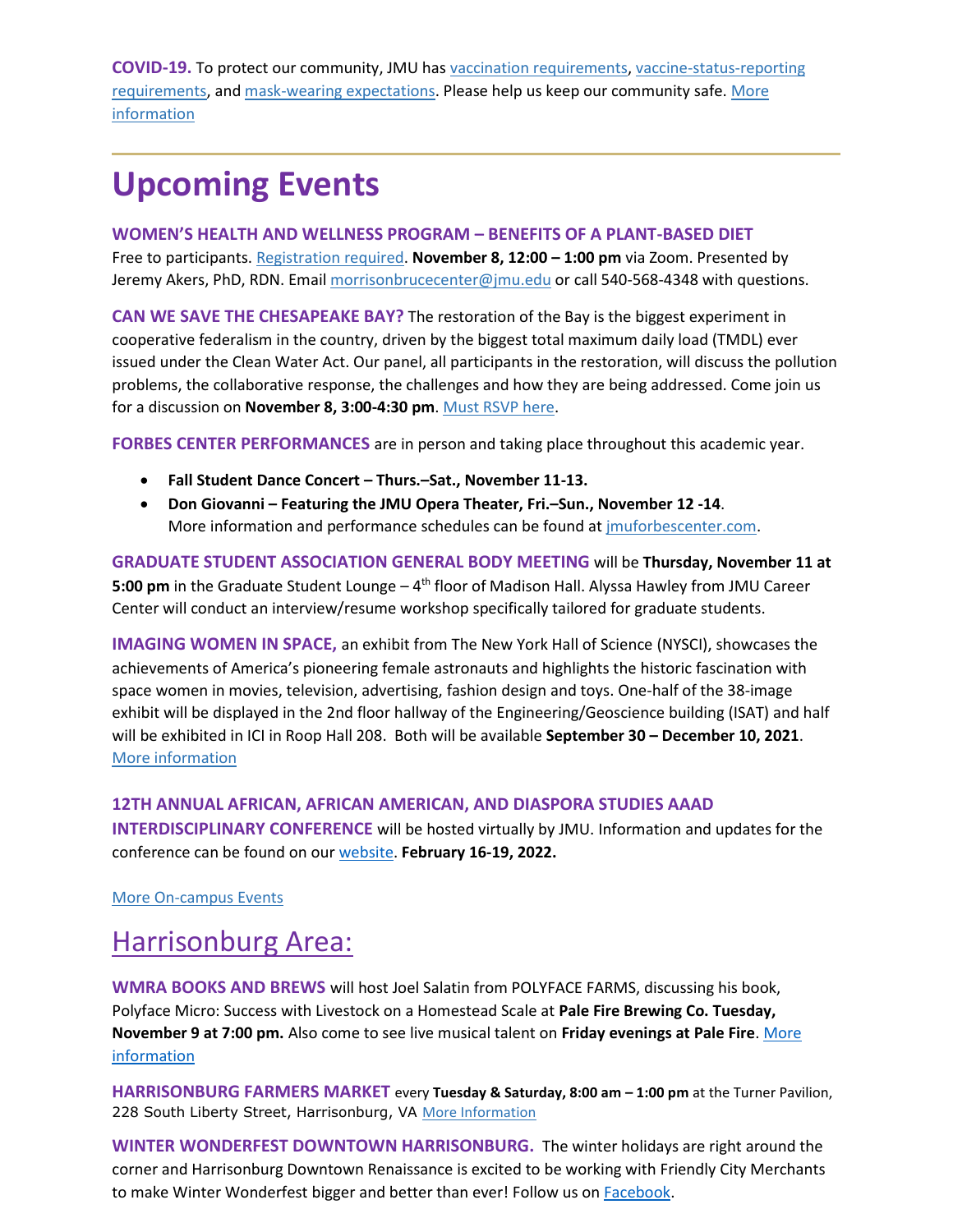## Tips from TGS (The Graduate School)

**The Student Handbook**. It is the responsibility of every student to know and follow the policies outlined in the JMU Student Handbook along with federal, state, and local laws[. Student Handbook](https://www.jmu.edu/osarp/handbook/index.shtml)

**Graduate Polices.** You are responsible to read and follow the graduate policies set forth in the [Graduate](http://jmu.edu/catalog)  [Catalog.](http://jmu.edu/catalog) Important information regarding degree progress, including rules for successful progression and continuous enrollment are also on the [Graduate School website.](https://www.jmu.edu/grad/current-students/degree-progress/index.shtml)

**Approval of a Thesis or Dissertation Committee.** Students who are completing these sorts of projects must submit a signed approval form to The Graduate School by the second week of the semester in which the student first registers for thesis or dissertation credits. [Approval form](https://www.jmu.edu/grad/_files/CommitteeApprovalForm2017-18.pdf)

**Monitor your Dukes E-Mail account!** Official information is sent to each student's official [Dukes e-mail](http://www.jmu.edu/computing/helpdesk/selfhelp/DukesEmail.shtml)  [account.](http://www.jmu.edu/computing/helpdesk/selfhelp/DukesEmail.shtml) Check your @dukes.jmu.edu e-mail account on a regular basis.

**Monitor [MyMadison!](http://mymadison.jmu.edu/)** The *Student Center* in [MyMadison](http://mymadison.jmu.edu/) is where you will find advising information, register for classes, and where you can view "*To Do Items"* that will keep you on track towards graduation. Use the Student Center to update your mailing address and cell phone number. It is *your responsibility* to maintain accurate contact information. Check your account regularly. Don't miss important information!

**Updated 2021-2022 JMU Student Accountability Process and Standards of Conduct Handbook.** The updated version of the Handbook is available exclusively at [www.jmu.edu/handbook](http://www.jmu.edu/handbook).

#### **Essential Links:**

- [Graduate School Website](http://www.jmu.edu/grad)
- [Graduate Catalog with Graduate Policies](http://www.jmu.edu/catalog/index.shtml)
- [JMU Student Handbook](https://www.jmu.edu/osarp/handbook/index.shtml)
- [Forms for Graduate Students](http://www.jmu.edu/grad/current-students/graduate-forms.shtml)
- [Thesis Guidelines](http://www.jmu.edu/grad/current-students/thesis-dissertation/information.shtml)
- [Financial Aid](http://www.jmu.edu/finaid/sap.shtml)

**Have Questions?** Please contact the following person if you have questions regarding:

| Thesis/Dissertations                            | Laura Ryman (rymanle@jmu.edu)    |
|-------------------------------------------------|----------------------------------|
| Assistantships/Scholarships                     | Laura Ryman (rymanle@jmu.edu)    |
| Graduation/Commencement/Transfer of Credit      | Kathryn Brown (wendelkt@jmu.edu) |
| <b>Continuous Enrollment (Current Students)</b> | Laura Ryman (rymanle@jmu.edu)    |
| Initial Enrollment (Unable to Begin Program)    | Sheree Will (willsa@jmu.edu)     |
| <b>General Questions</b>                        | Pamela Bell (grad@jmu.edu)       |

We welcome suggestions for this newsletter, including events and opportunities. Please send your submission to [grad@jmu.edu](mailto:grad@jmu.edu).

The Graduate School (TGS) [100 East Grace Street](http://www.jmu.edu/directory/buildings/MADI.shtml) MSC 6702 James Madison University Harrisonburg, VA 22807 (540) 568-6131 <http://www.jmu.edu/grad>

\_\_\_\_\_\_\_\_\_\_\_\_\_\_\_\_\_\_\_\_\_\_\_\_\_\_\_\_\_\_\_\_\_